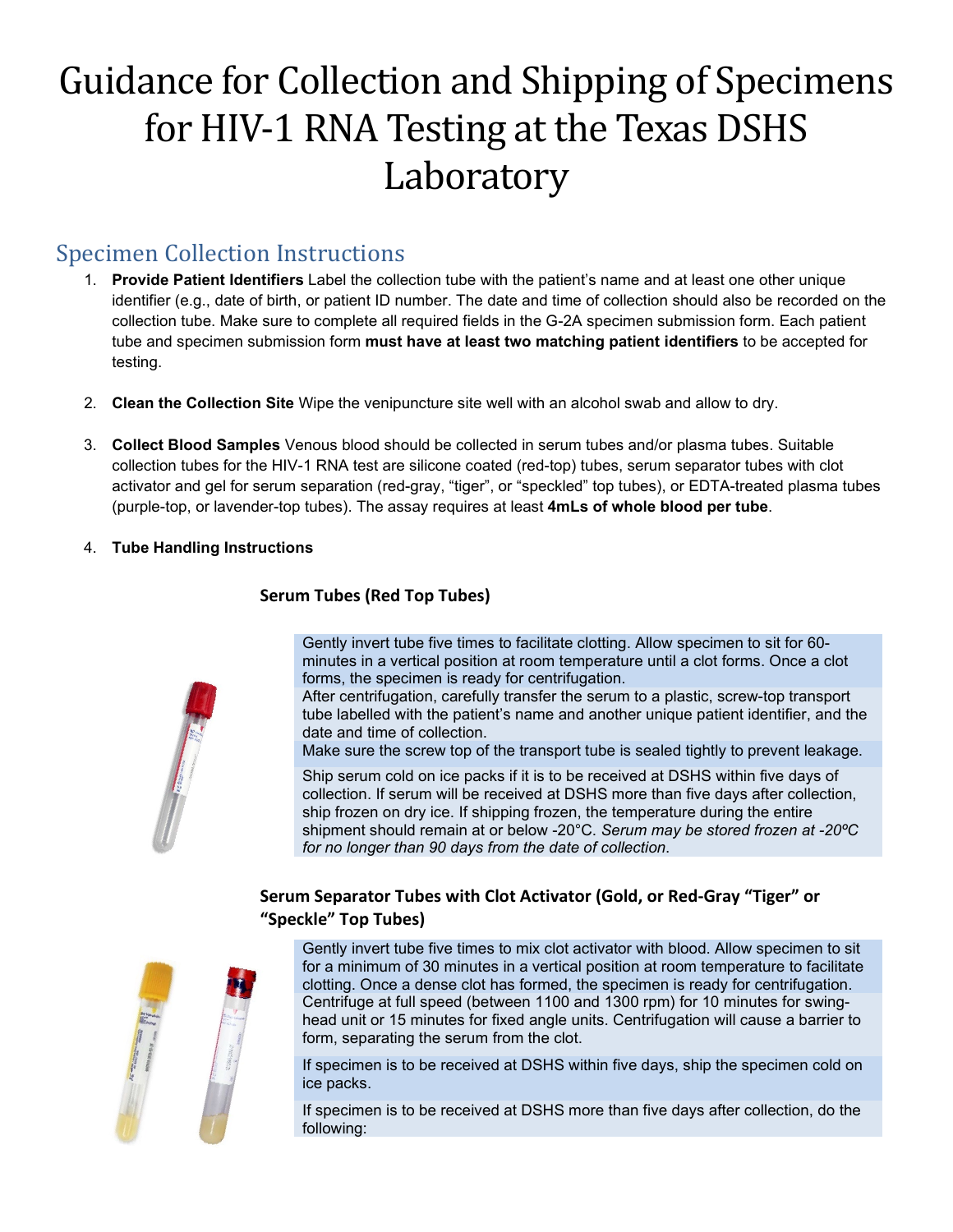- Carefully transfer the serum to a plastic, screw-top transport tube labeled with the patient's name and at least one other unique patient identifier, and the date and time of collection.
- Make sure the screw top of the transportation tube is sealed tightly to prevent leakage.
- Ship serum in transportation tubes on dry ice. The temperature level during the entire shipment should remain at or below -20°C. *Note: DO NOT freeze serum separator tubes*.
- *Serum can be stored frozen at -20ºC for no longer than 90 days from the date of collection.*

#### **Plasma Tubes with EDTA Anticoagulant (Purple Top Tubes or Lavender Top Tubes)**

Gently invert tube five times to mix the EDTA with the blood and separate by centrifugation.

After centrifugation, carefully transfer the plasma to a plastic, screw-top transport tube labeled with the patient's name and another unique patient identifier, and the date and time of collection.

Make sure the screw top of the transportation tube is sealed tightly to prevent leakage.

Ship plasma in transport tubes cold on ice packs if it is to be received at DSHS within five days of collection. If the plasma is to be received at DSHS more than five days after collection, ship the tubes frozen, on dry ice. If shipping frozen, the temperature during the entire shipment should remain at or below -20°C. *Plasma may be stored frozen between -20ºC and -70ºC for no longer than 90 days from the date of collection*.

## Complete the Texas DSHS Submission Form

The following information **must** be included on the G-2A specimen submission form:

- **Submitter/Ordering Physician's Complete Contact Information**
- **Submitter/Ordering Physician's Texas Provider Identifier (TPI) Numbers**
- **Patient's Name, Date of Birth, Sex, and Address**
- **Specimen Collection Date and Time**
- $\checkmark$  Type of Test Requested: In Section 4 of the form (highlighted below),
	- a. Check the HIV-1 RNA, NAAT box
	- b. Provide a justification for the NAAT test request.
		- i. To monitor the effects of antiretroviral treatment,
		- ii. as part of the new PrEP testing algorithm,
		- iii. to assess for perinatal exposure, and
		- iv. to resolve discordant HIV serology results.

**Note:** Plasma is the only acceptable specimen source for monitoring antiretroviral treatment.

| Section 4. HIV/STD TESTING |                                                                                                           |
|----------------------------|-----------------------------------------------------------------------------------------------------------|
| □ HIV Screen               | HIV-1 RNA NAAT only: Justification Required:                                                              |
| □ Syphilis Screen          | Syphilis RPR Only: Justification Required: _<br>Syphilis Confirmation by TP-PA: Justification Required: . |